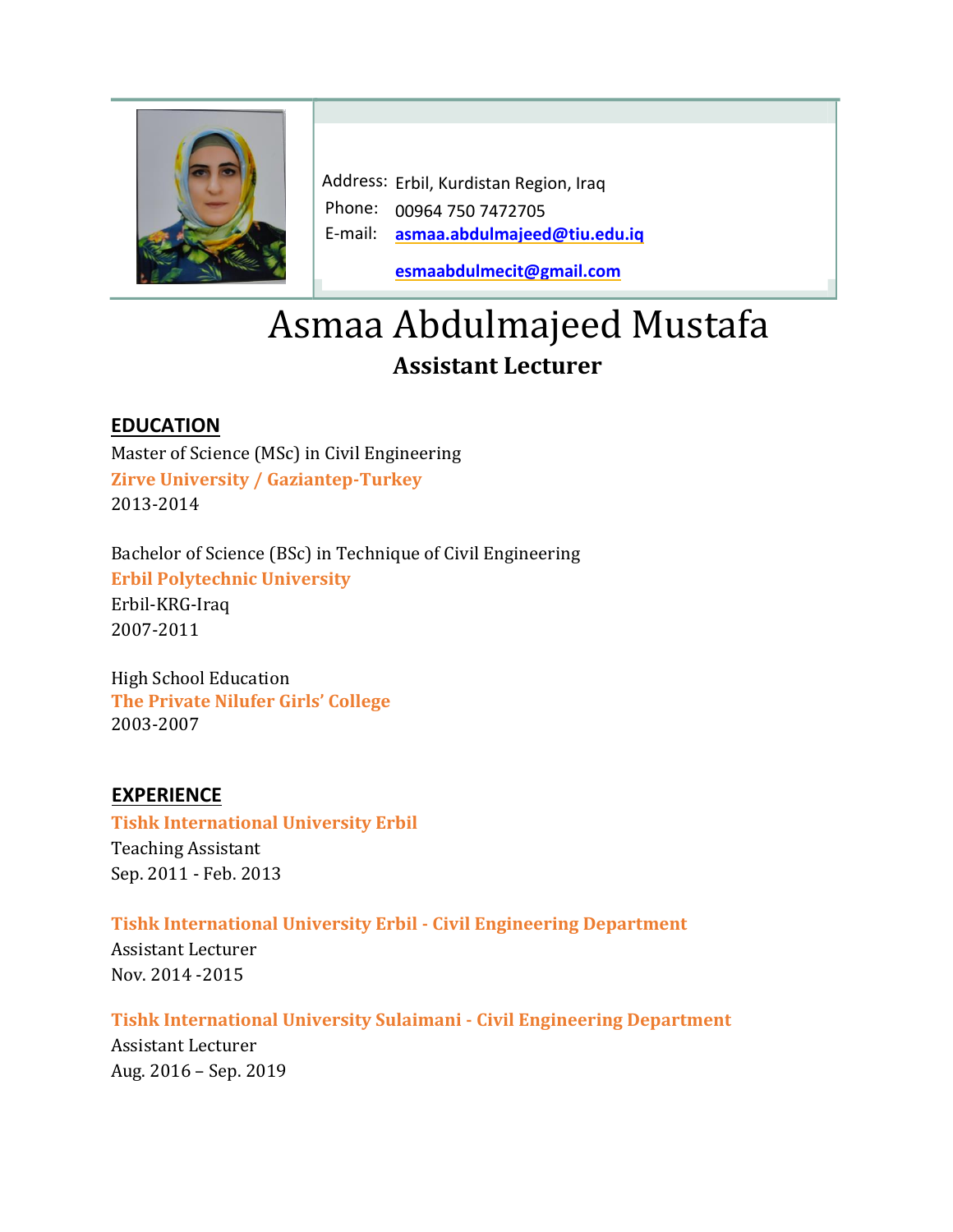#### **Tishk International University Erbil- Civil Engineering Department**

Assistant Lecturer Sep. 2019 – Continue

#### **LANGUAGES**

- $\checkmark$  English: Reading: Advanced, Writing: Advanced, Speaking: Advanced
- $\checkmark$  Turkish: Reading: Advanced, Writing: Advanced, Speaking: Advanced
- $\checkmark$  Arabic: Reading: Good, Writing: Good, Speaking: Intermediate
- $\checkmark$  Kurdish: Mother language

#### **PUBLICATIONS**

**1.** Mamhusseini A., Nareeman B. (2018). Laboratory Evaluation of ITS Test on Asphalt Modified with Various Ranges of Crumb Rubber. International Journal of Natural Sciences Research, 6-14. DOI: 10.18488/journal.63.2018.61.6.14

**2.** Nareeman, B. J., & Mamhusseini, A. A. Design and Construction of Deep Excavations. 2020.

**3.** Abdulmajeed Mamhusseini, A. (2020). Construction of Waste Plastic Roads Using Black Viscous Blend of Hydrocarbons. Eurasian Journal of Science & Engineering, 6(1), 121-128.

**4.** Abdulmajeed Mamhusseini, A. (2020). The Effect of Crumb Rubber on Asphalt Concrete. Eurasian Journal of Science & Engineering, 6(2), 53-63.

**5.** Anwer, D. S., Mamhusseini, A., Omar, Y. B., & Othman, M. S. (2020). Attitudes of Faculty and Students Toward Open-book Examination as a Teaching Strategy in Nursing Education at Hawler Medical University. Erbil Journal of Nursing and Midwifery, 3(2), 136-142.

### **DUTIES**

- $\checkmark$  Head of Departmental Examination Committee
- $\checkmark$  Disciplinary Committee Member
- $\checkmark$  Extracurricular Activities Member
- $\checkmark$  Organizer ITEP 2017, (2<sup>nd</sup> Innovative Tishk Exhibition of Projects)
- $\checkmark$  Organizer ITEP 2018, (3<sup>rd</sup> Innovative Tishk Exhibition of Projects)
- $\checkmark$  Organizer ITEP 2019, (4<sup>th</sup> Innovative Tishk Exhibition of Projects)

## **SUBJECTS INTERESTED TO TEACH**

- $\checkmark$  Surveying I
- $\checkmark$  Surveying II
- $\checkmark$  Highway Engineering
- $\checkmark$  Technical English
- $\checkmark$  Supervised Independent Study and Research
- $\checkmark$  Engineering Mechanics
- $\checkmark$  Mechanics of Materials I
- $\checkmark$  Mechanics of Materials II